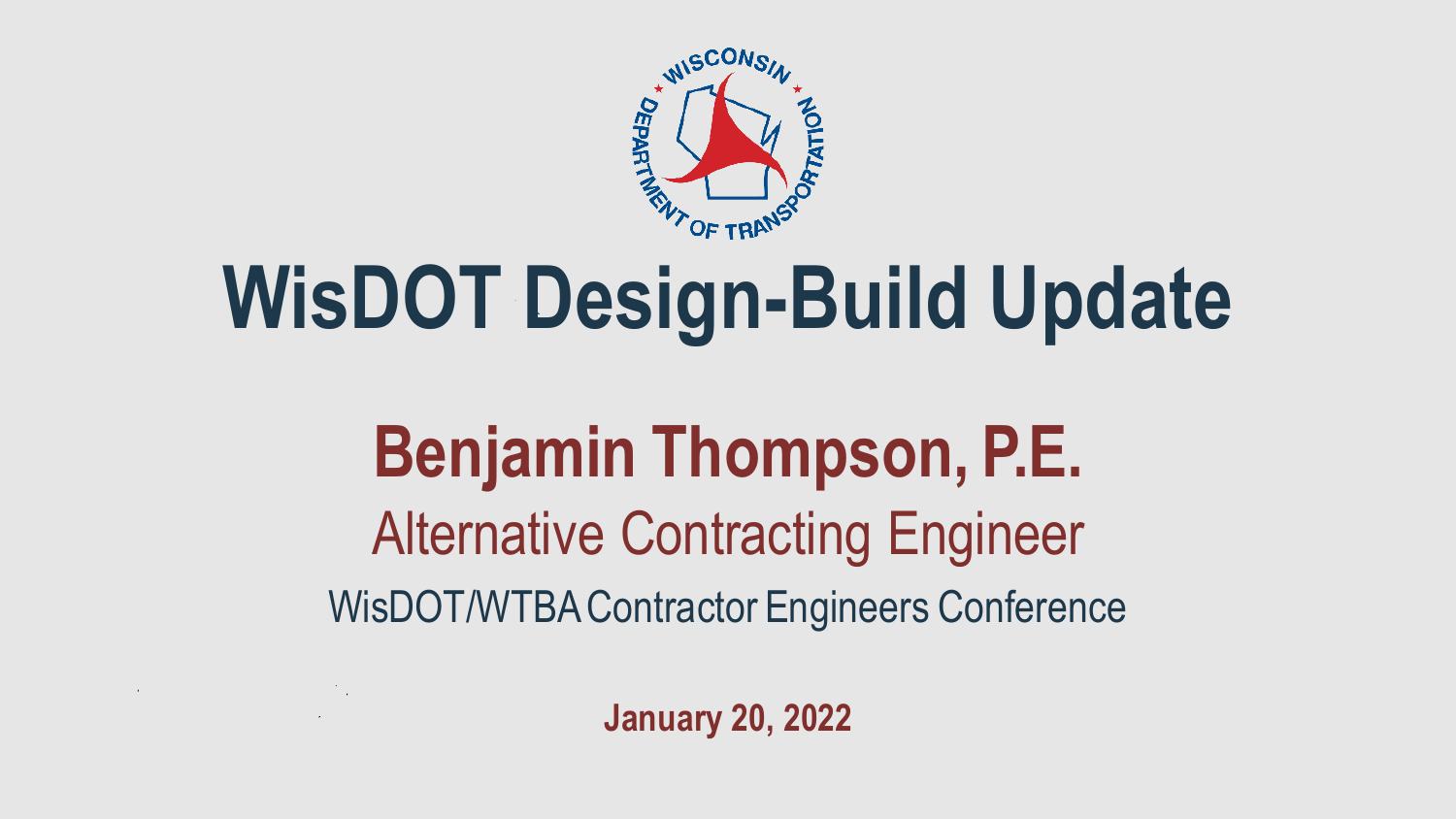## **Presentation Overview**

- WisDOT Design-Build Background
- •WisDOT Design-Build Program Development Project
- •WisDOT Design-Build Process
- •State of WisDOT Design-Build Program
- •Next Steps

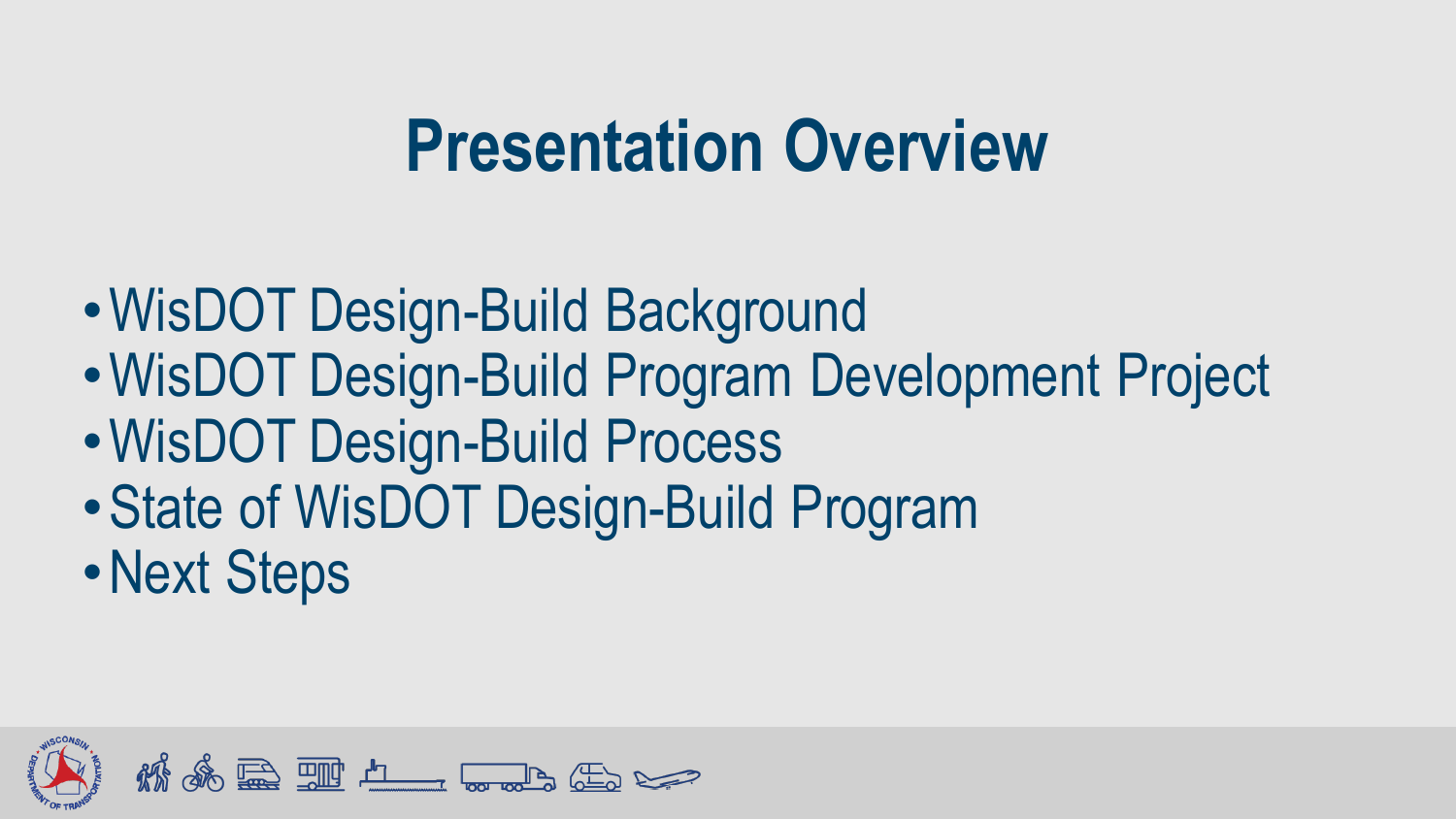# **WisDOT Design-Build Program Background**

Design-Build – "an agreement that provides for design and construction of improvements by a contractor or private developer." from 23 CFR Part 636

- 2019 legislation Statute 84.062 Alternative Project Delivery
	- "The department shall administer a program for design-build projects"
	- Request for Qualifications
	- Request for Proposals

### • 2021 legislation

- Pilot program
- \$250 million dollar cap on program
- 6 projects one of each type, 3 TBD



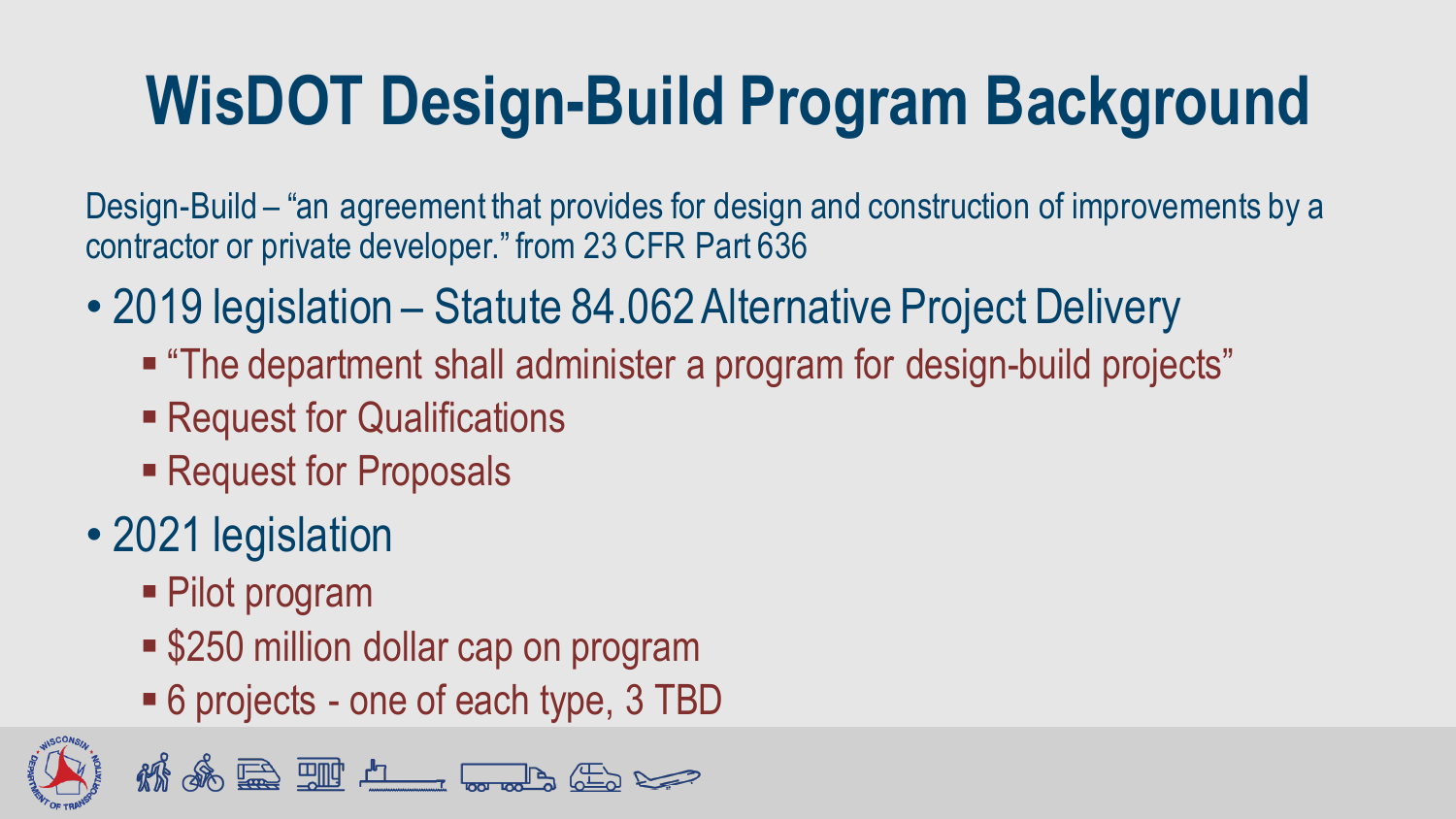# **Types of Design-Build Procurement**

#### • Best Value

- Points assigned to the technical proposal and the cost proposal
- Contract awarded to the proposer whose proposal has the best combined score on these two items.
- Fixed-price variable scope
	- Contract awarded to proposer that submits the lowest price and the best qualitative scope of work
	- Price must not exceed a fixed price set by WisDOT



#### • Low Bid

- Contract awarded to proposer that submits the lowest price and has a responsive technical proposal.
- To be responsive, the technical proposal must meet or exceed requirements specified in RFP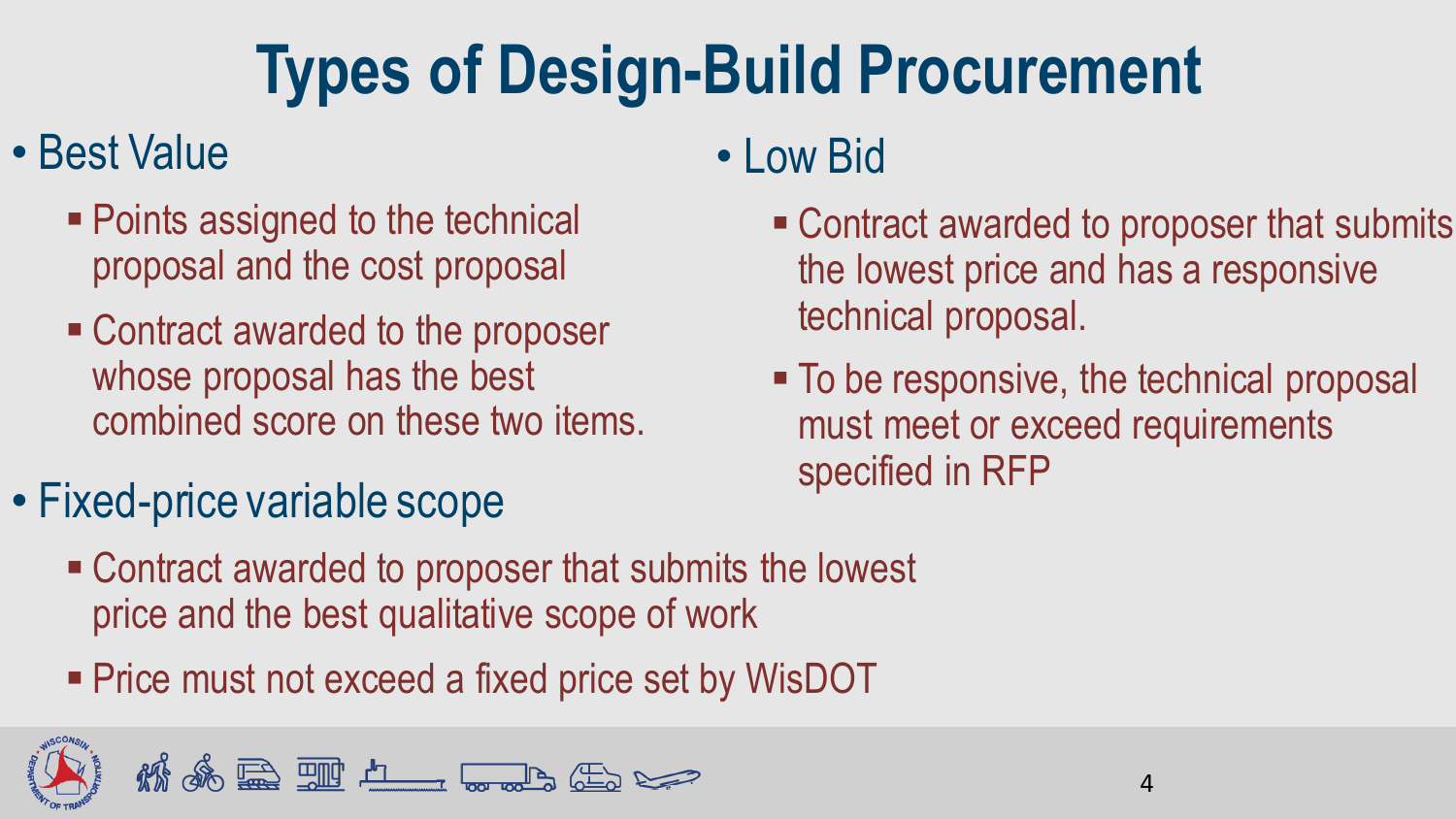# **Design-Build vs Design-Bid-Build**

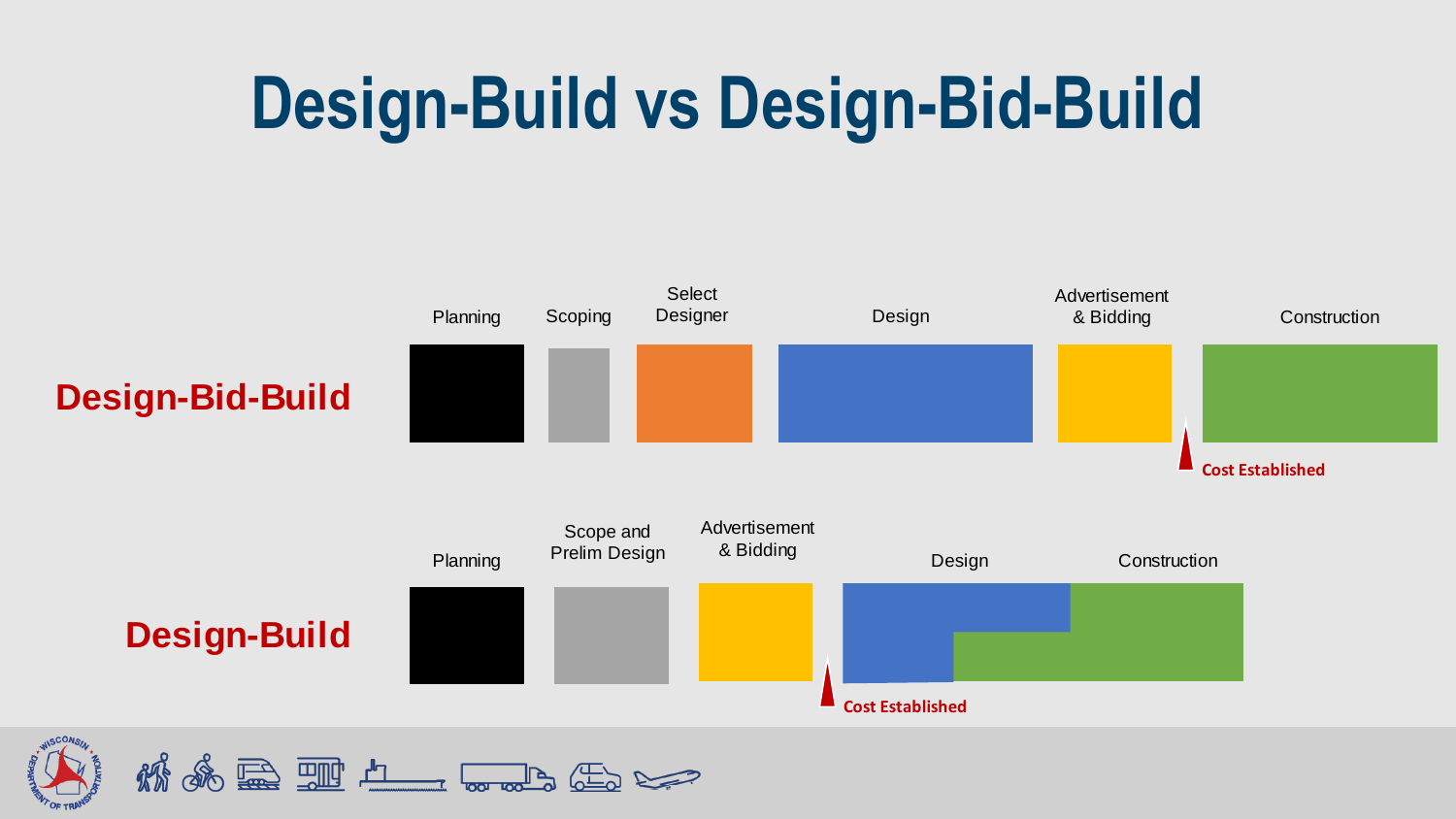### **Delivery Method Comparison – Contract Structure**

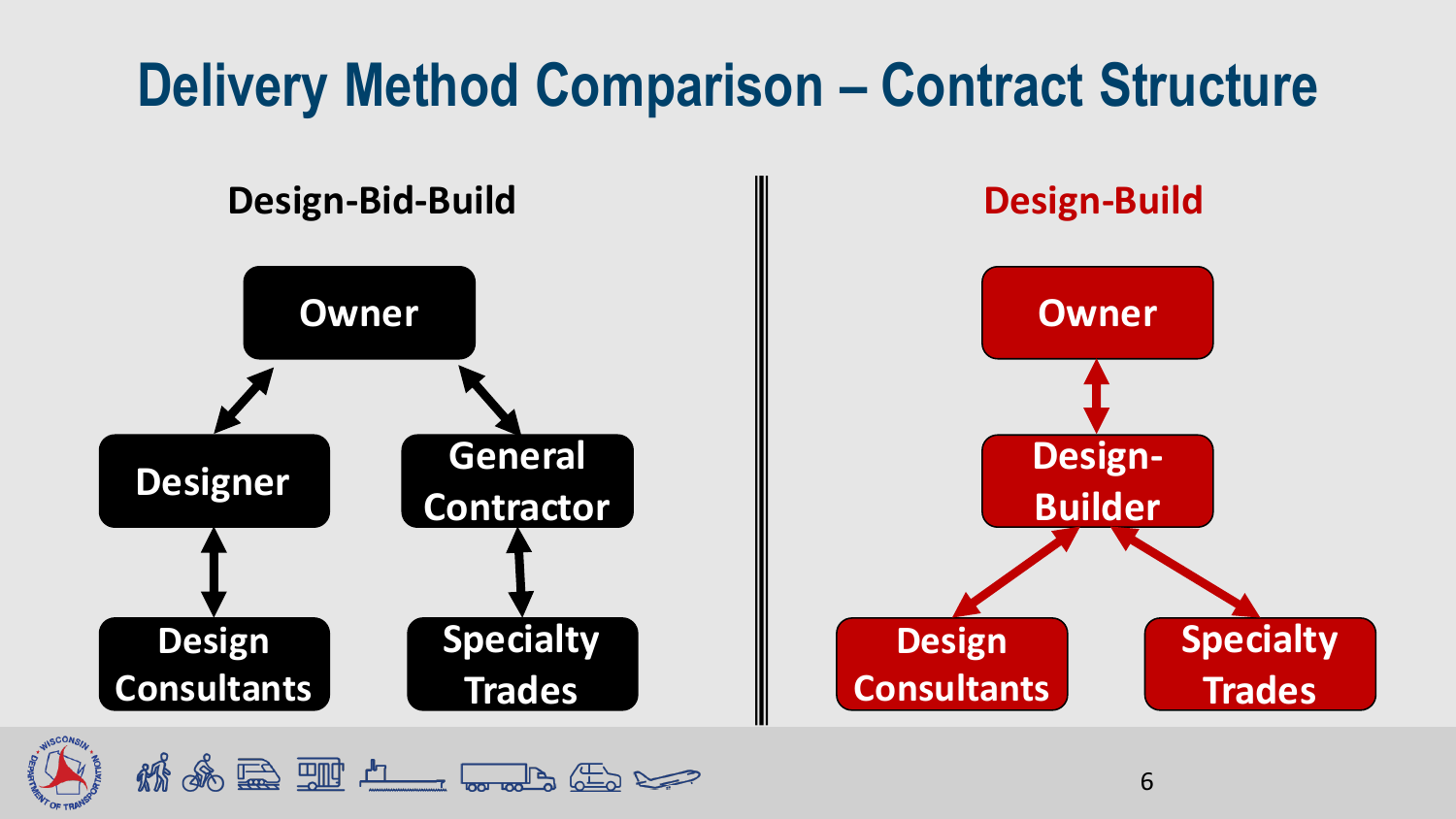# **Design-Build Benefits and Challenges**

- Expedited Schedule
- Earlier Schedule and Cost Certainty
- Early Contractor Input/ Enhanced **Constructability**
- Built-in Opportunities for Value **Engineering**
- Innovation





- Less WisDOT control over final product
- Preliminary design efforts
	- RE/Utilities/Environmental/Permits
- Proposal development efforts
- Process development efforts
- Learning curve for WisDOT and industry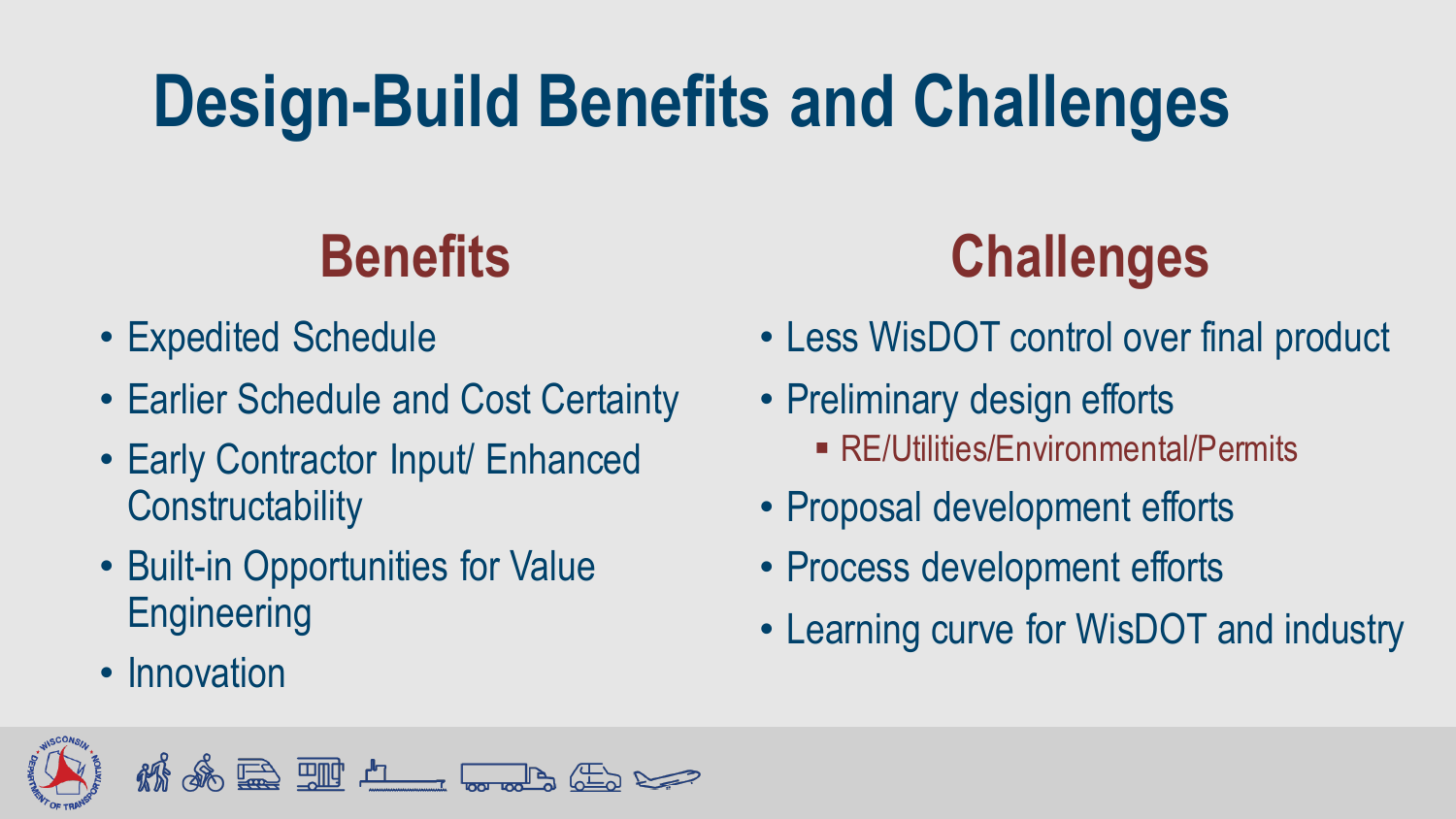### **WisDOT Design-Build Program Development Project**

- Contracting with AECOM as a consultant to assist with design-build program development
	- Created template documents for procurement
	- **Developing internal manual to document WisDOT procedures and requirements for design-build**
	- Creating system for facilitating and tracking design-build project submittals
	- Creating methodology for selecting appropriate future projects for design-build
	- **E** Stakeholder outreach
- UW-Milwaukee research project
	- **Process review**
	- Peer state comparisons
	- **Exercise** Lessons learned
	- **EXECUTE:** Future project selection

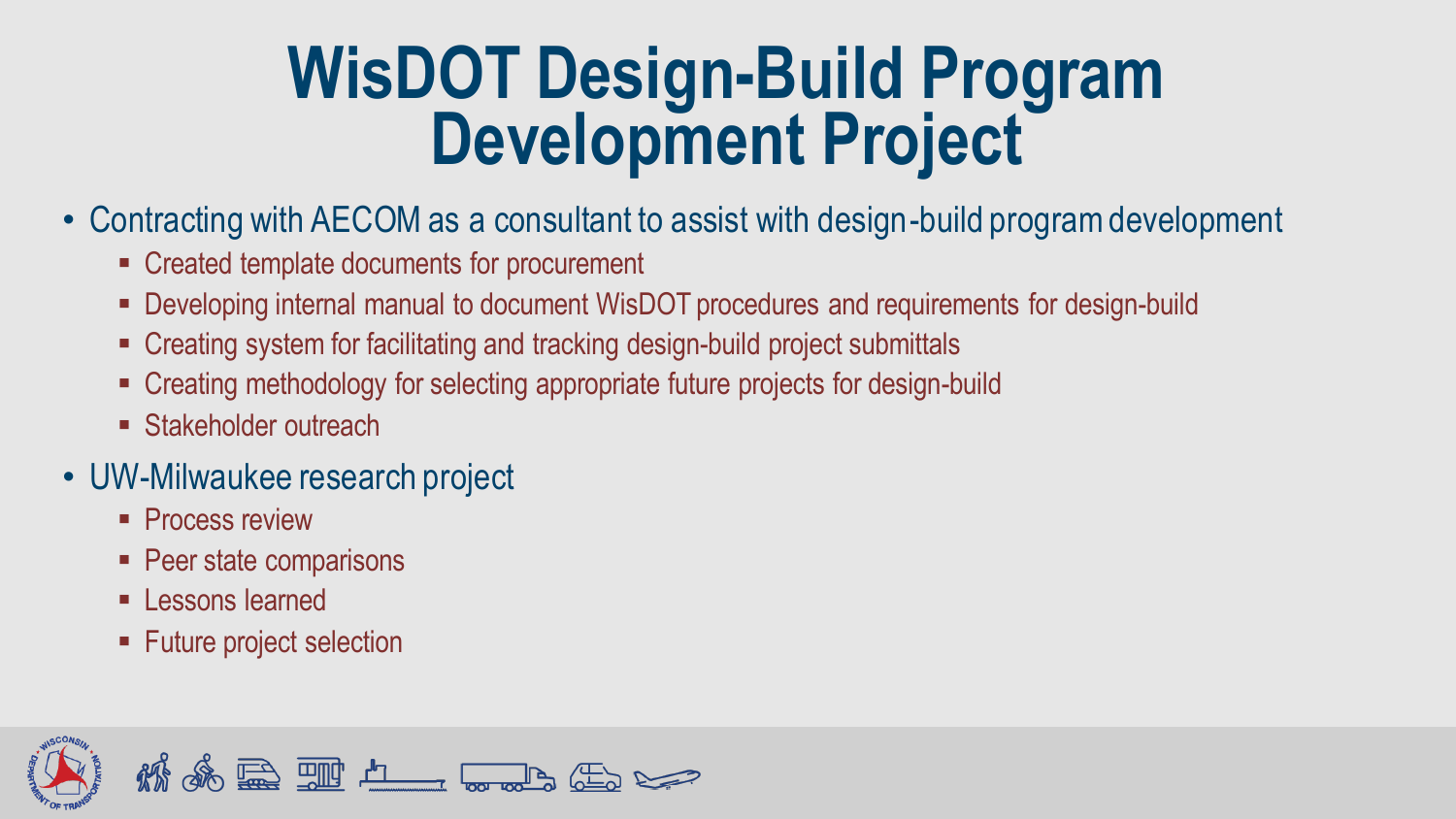# **WisDOT Design-Build Process**

- WisDOT (or design consultant)
	- **Develops preliminary plans**
	- Completes an accepted environmental document
	- **Design approximately 30% complete**
	- **Preferable to have Real Estate obtained by RFP release**
	- **Preferable to have utility coordination underway by RFP release**
- 2-Step procurement process for design-builder
	- Request for Qualifications (RFQ)
	- Request for Proposals (RFP)

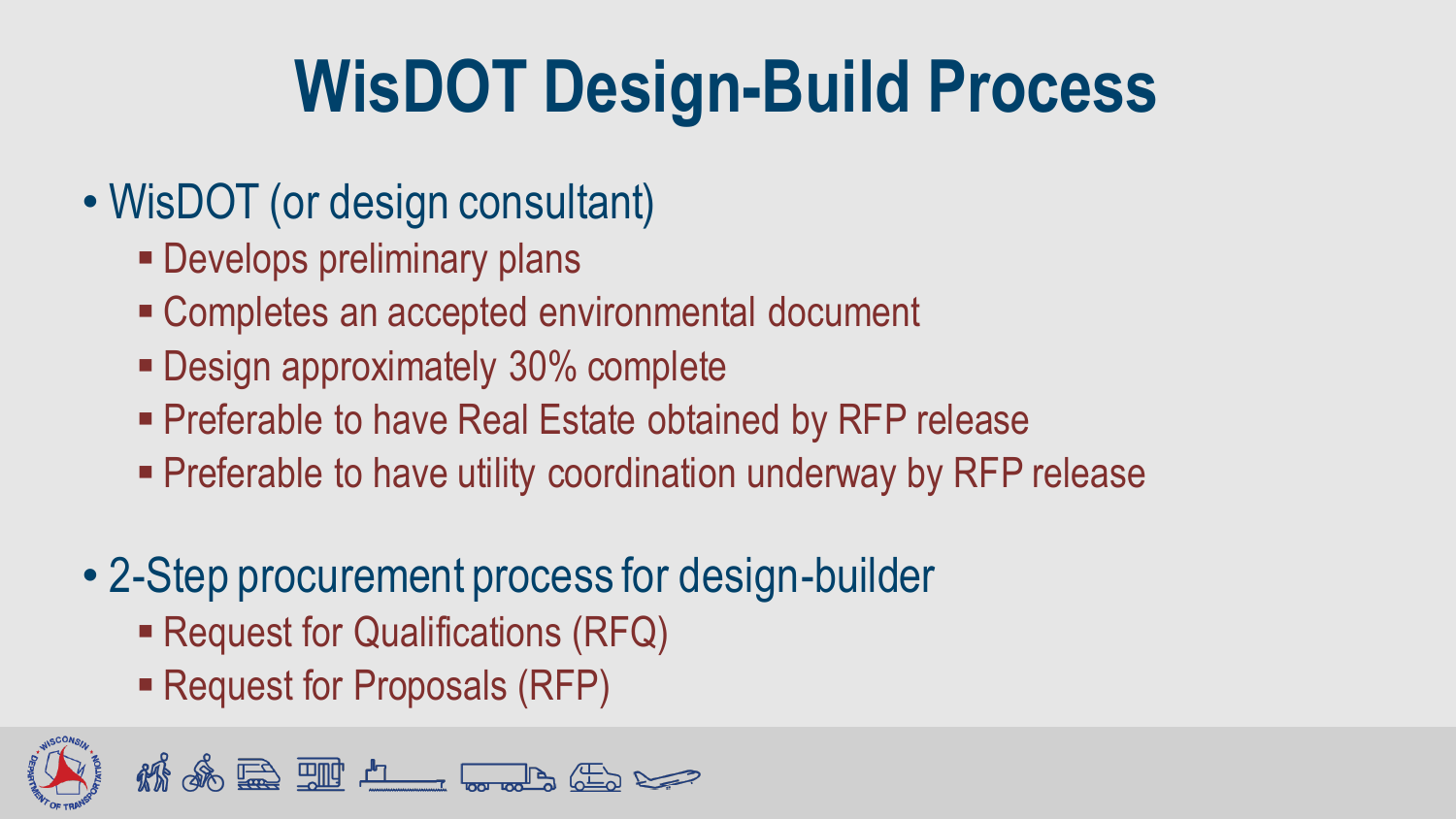# **Procurement Process Phase 1 - RFQ**

Request for Qualifications ensures a qualified pool of proposers will be included in Phase 2

- Project Goals
- Scope of Work
- Project Schedule
- Qualification Requirements
- Criteria for evaluating respondents' qualifications

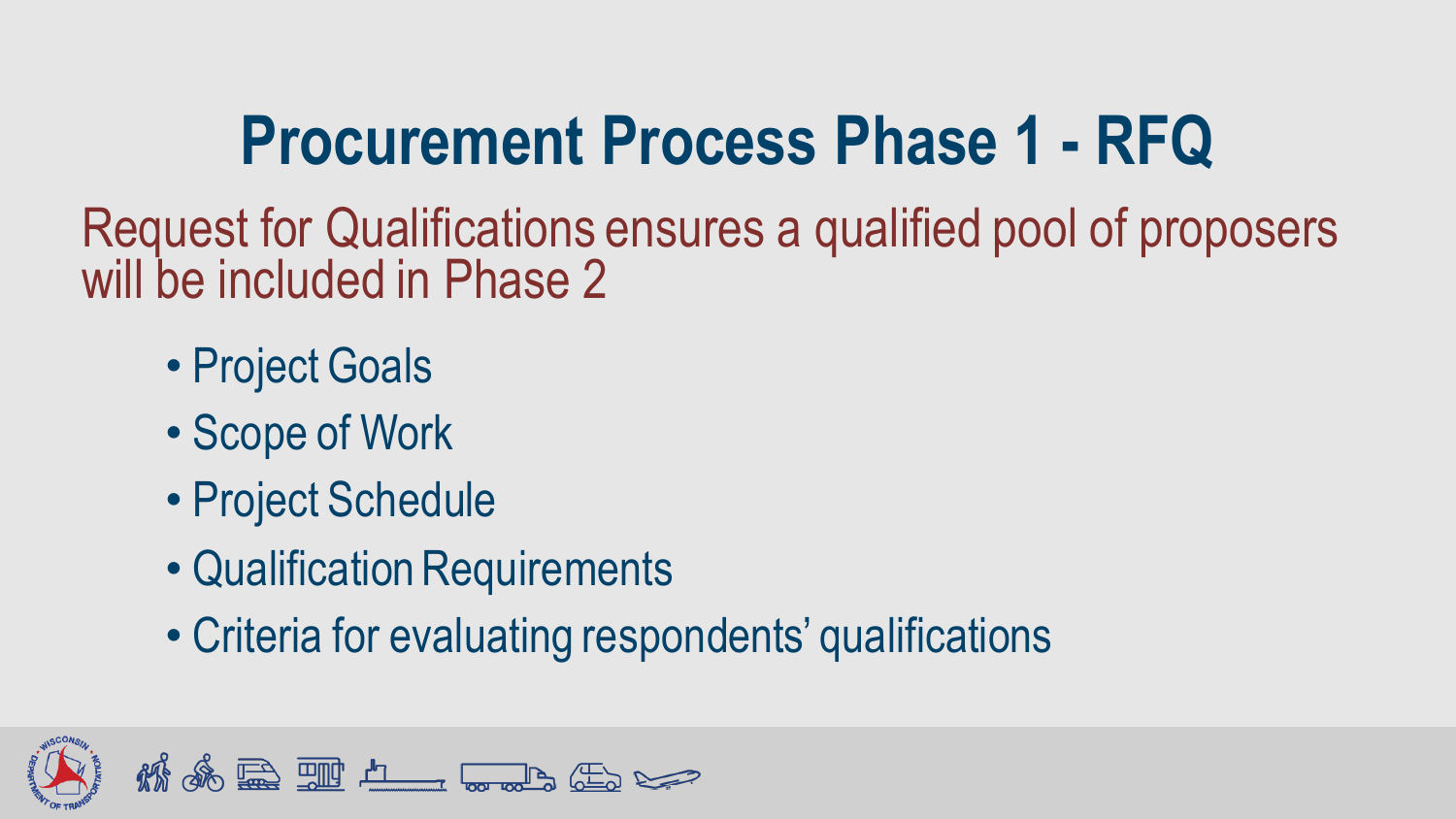# **RFQ Evaluation**

- Organization and **Experience**
- Submitter Experience
- **Experience**
- **Project Management** Approach
- Design-Construction Integration
- **Experience of all major project** participants
- Past projects of similar size/scope
- **Examples of successful schedule/cost** control
- **System for Accountability** 
	- Design/Construction Quality
	- Environmental

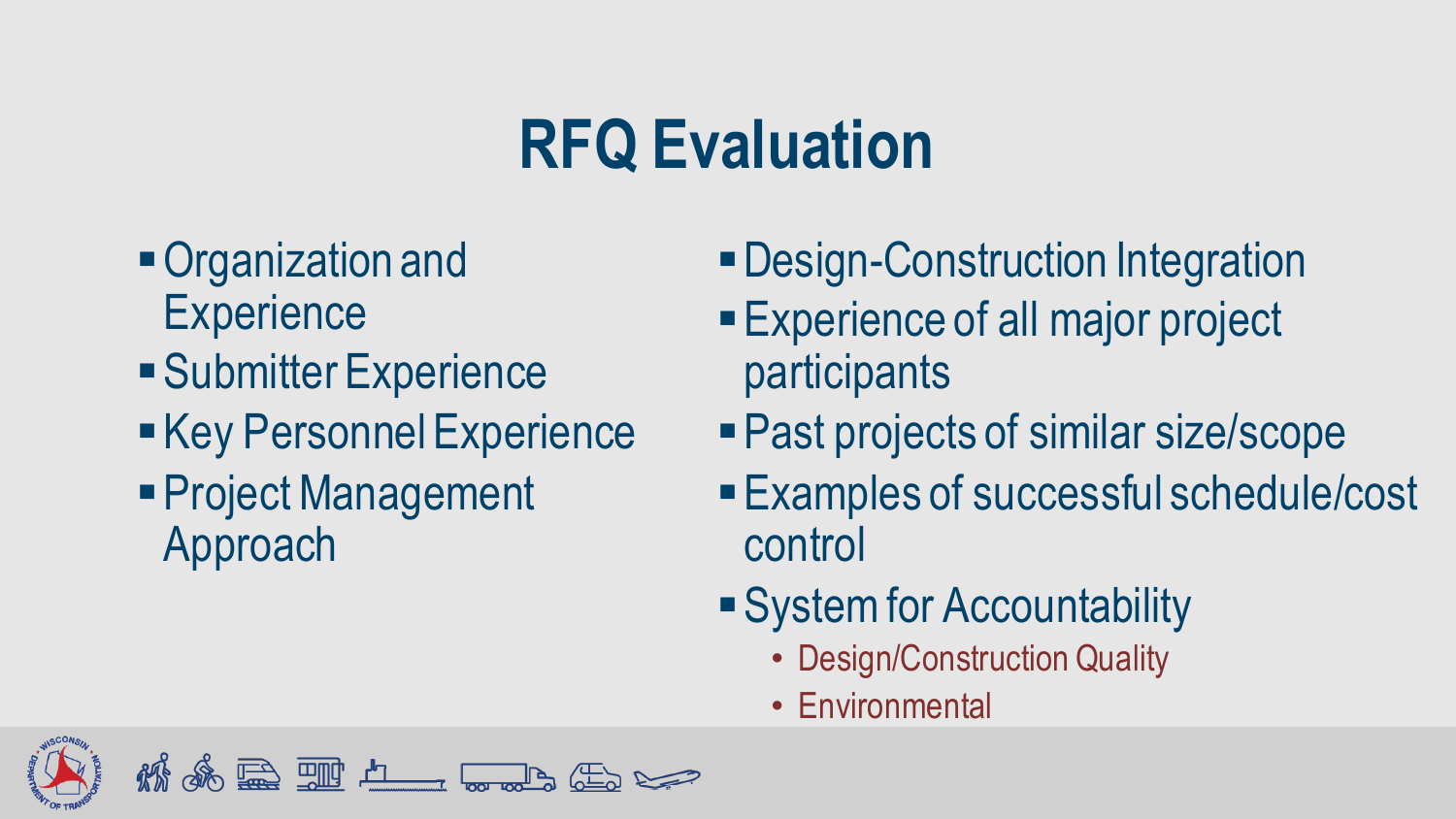# **Procurement Process Phase 2 - RFP**

Request for Proposals allow WisDOT to choose a project team that offers the most beneficial proposal

- Final design requirements.
- Requirements and criteria to develop proposals and bids
- Procurement schedule
- Alternative technical concept process
- Stipend information





- Contract terms and conditions
- Project technical requirements
- Applicable standards
- Reference information documents
- Technical proposal content and delivery instructions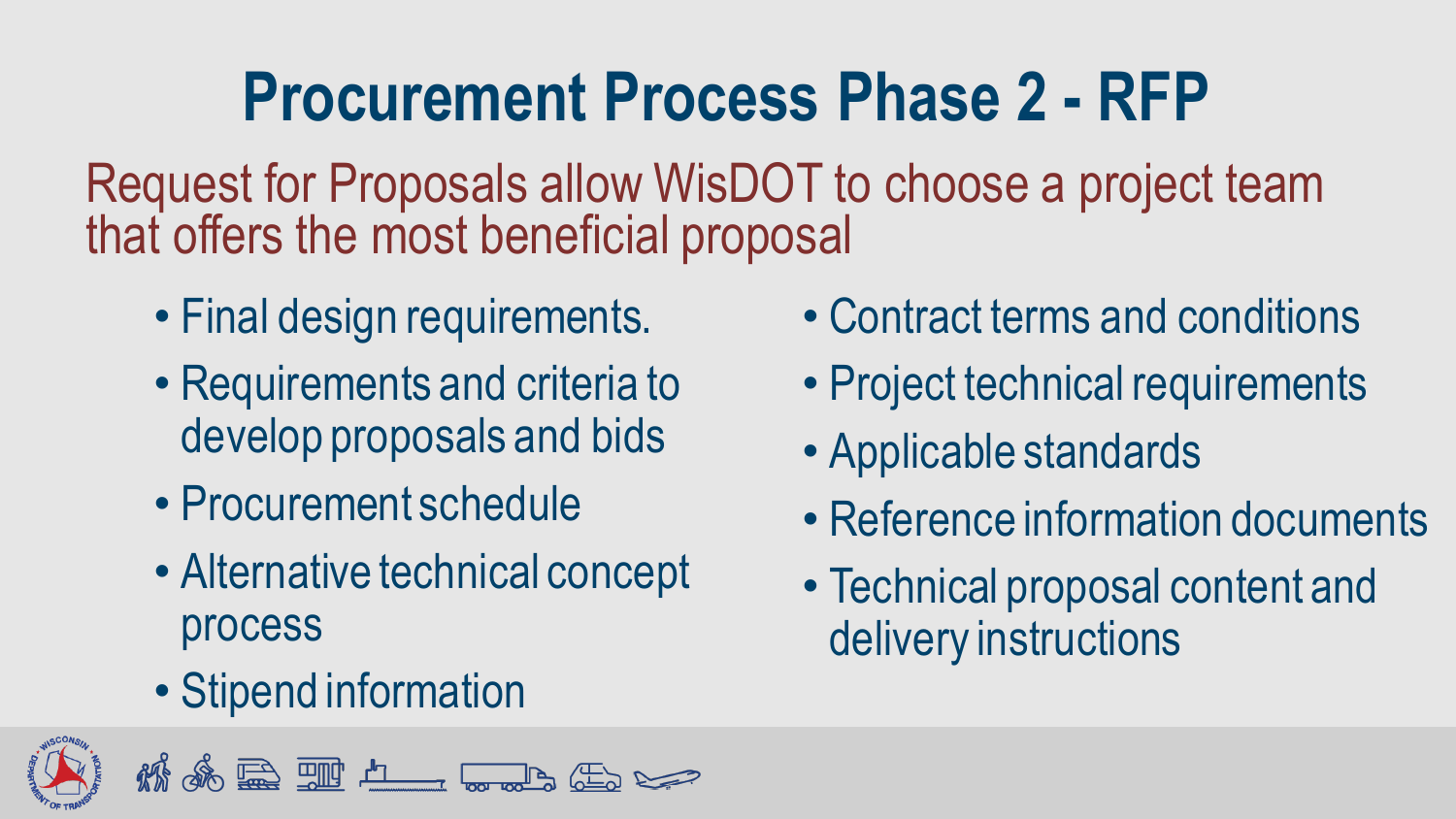# **State of Design-Build Program Development**

- Template documents drafted
- First two project RFQs posted
- First SOQs reviewed
- First RFP under development
- External (UW-M) process review and project selection evaluation underway

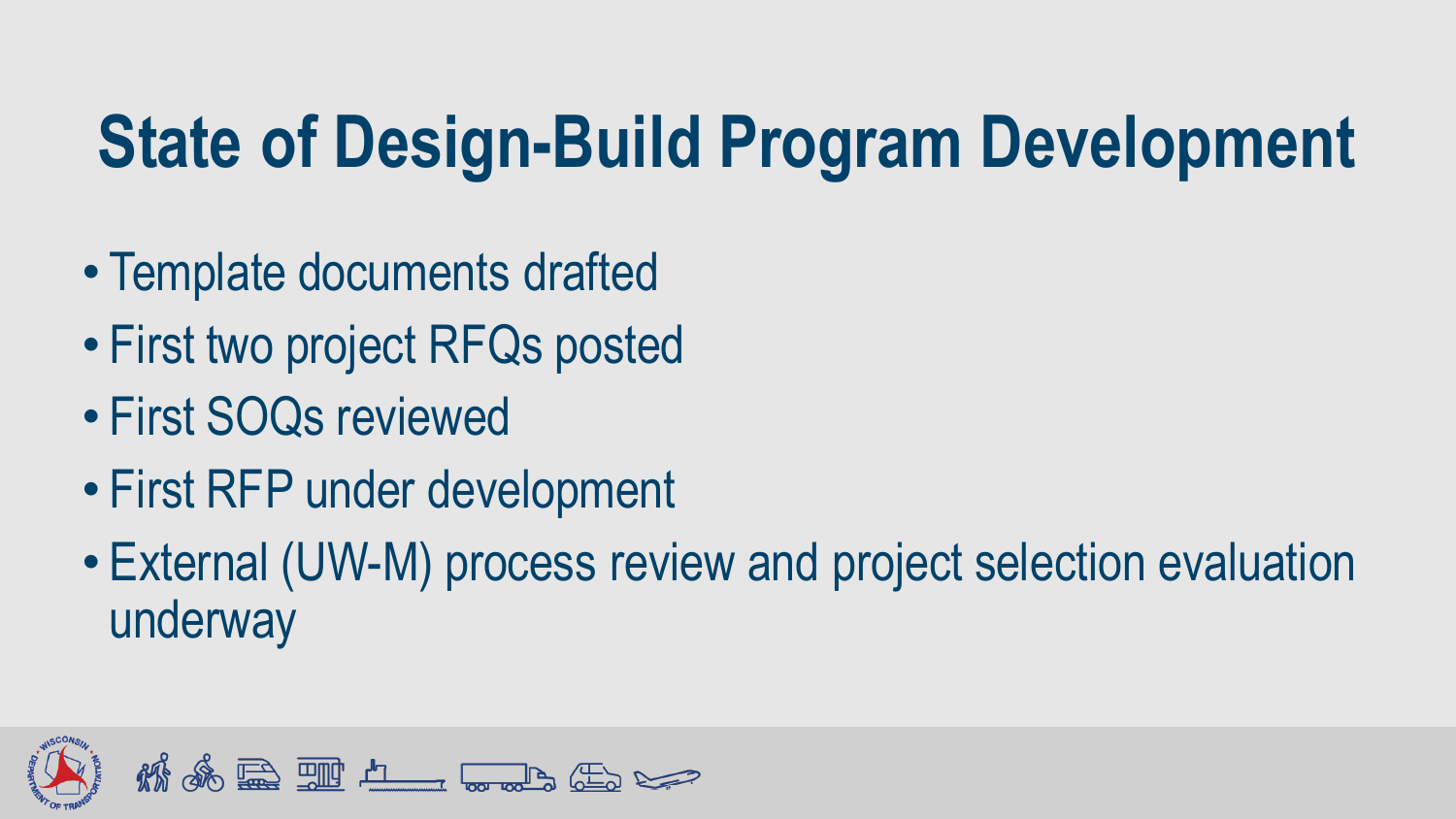### **Selection of Potential WisDOT Design-Build Projects**

- Limit project risks
	- Well-defined project scope
	- **ELimit environmental risks**
	- **Example 1 Limit right-of-way requirements**
	- **Example 1** Limit utility risks
- Opportunities for innovation or projected benefits from early contractor involvement
- Projects early in design process
- FHWA Alternative Contracting Evaluation Tool for risk analysis

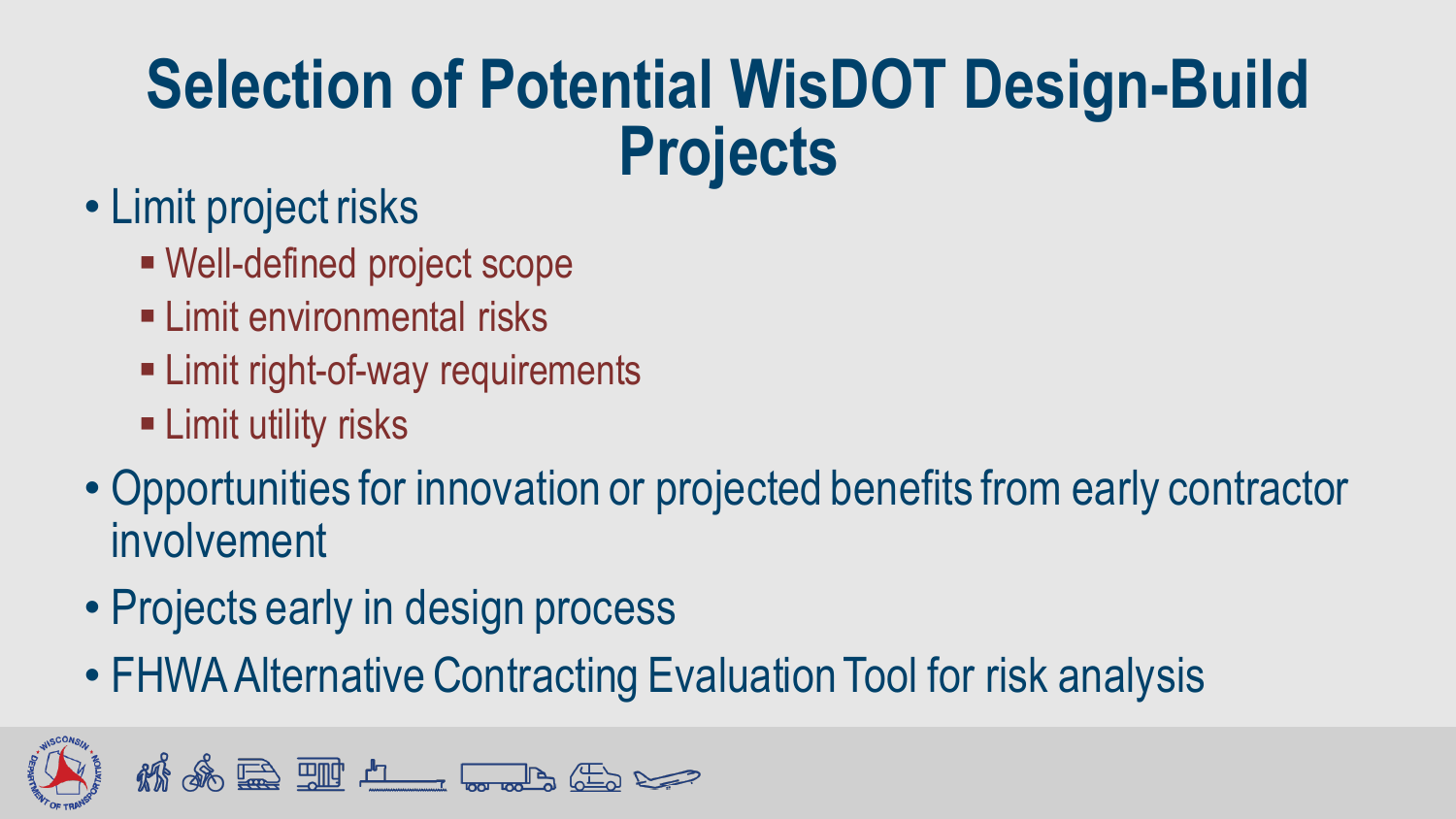### **First 3 Design-Build Projects**



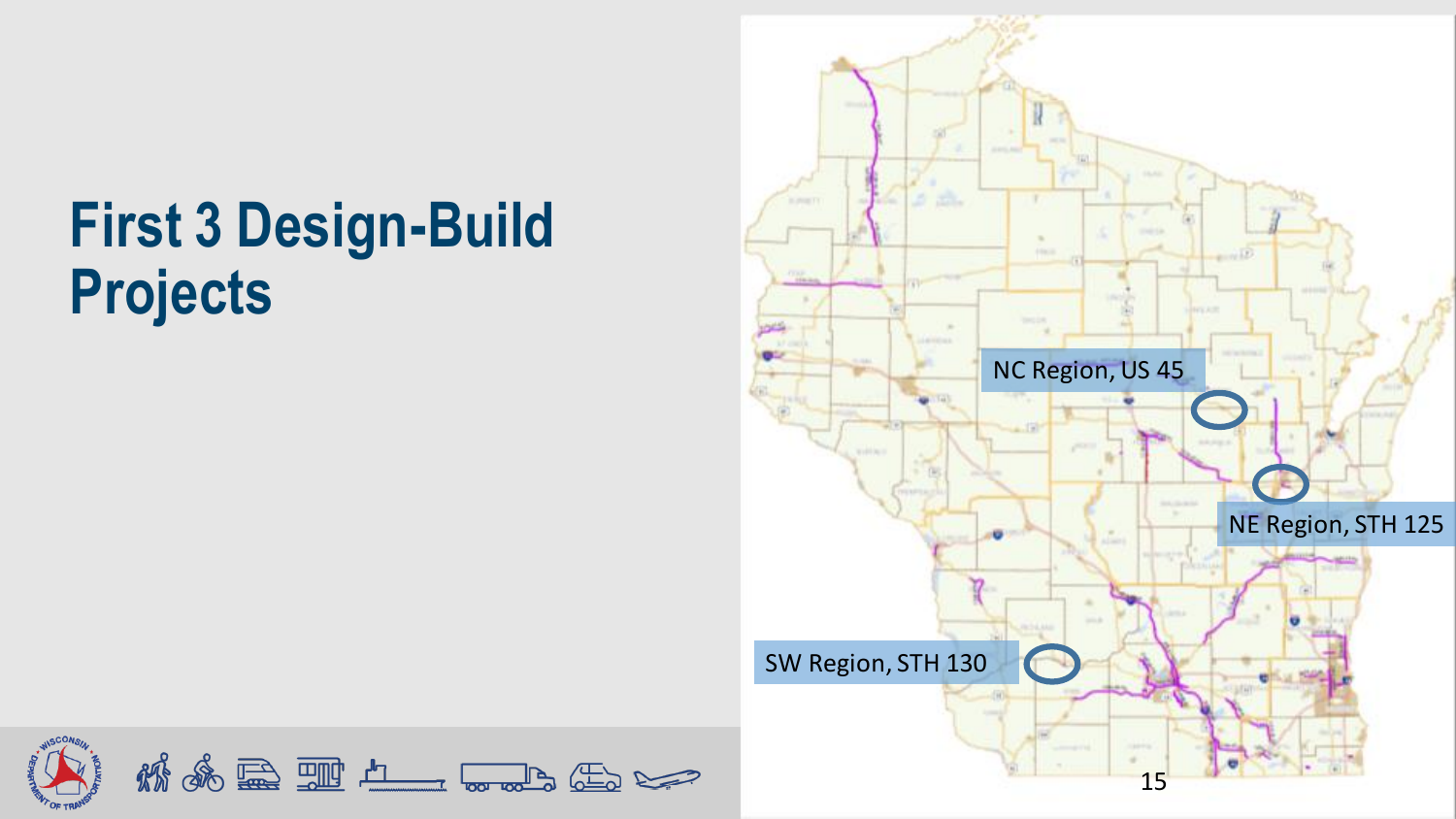### **USH 45 - CTH C to Gollnow Rd** (Asphalt Pavement Replacement) **Low-Bid Design-Build: Canceled**

#### **Design-Build Qualities**

- Good size
- Potential staging alternatives (4-lane divided to be built under traffic)

#### **Potential Risks to Mitigate**

- Safety improvements at STH 110 intersection to be determined
- Potential for additional R/W needs
- Utility risks



**Project ID 1600-15-70 USH 45 CTH C to Gollnow Road Waupaca/Shawano County PAVEMENT REPLACEMENT**

**NC Region 8.03 Miles**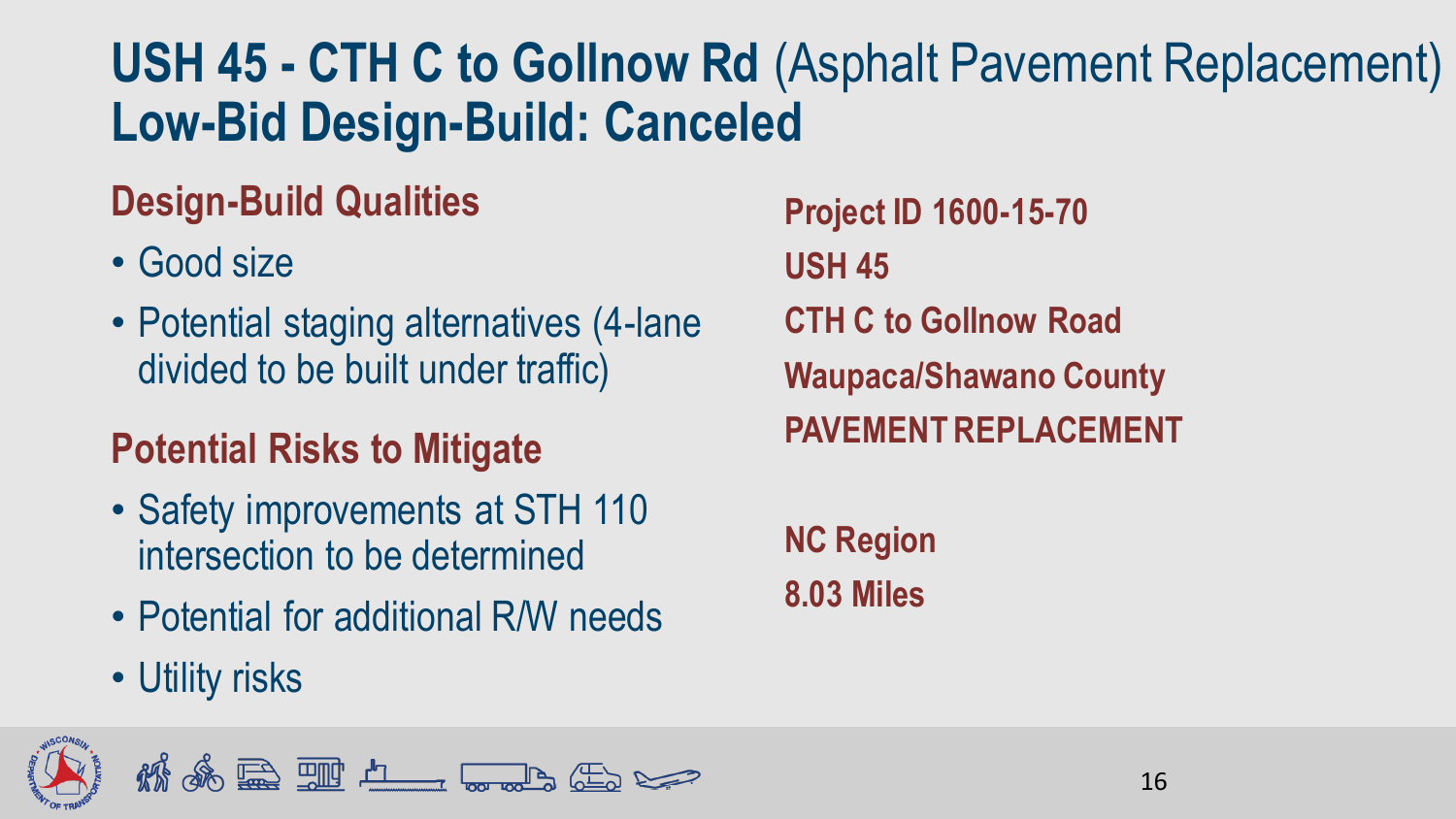#### **STH 130 STH 23 – Lone Rock** (Bridge Replacement) **Best Value Design-Build: SOQs Submitted**

#### **Design-Build Qualities**

- New bridges on new alignment
- Potential for accelerated schedule

#### **Potential Risks to Mitigate**

- Environmentally sensitive area
- 4(f) impacts historical and recreational lands

**Project ID 5770-01-71 STH 130 WI River RDWY& RPL B-25-XX-XXX Richland County ROADWAY & STRUCTURE REPLACEMENT**

**SW Region 0.7 Miles**

**Shortlist to be posted 1/21 RFP planned for advertisement 2/4**

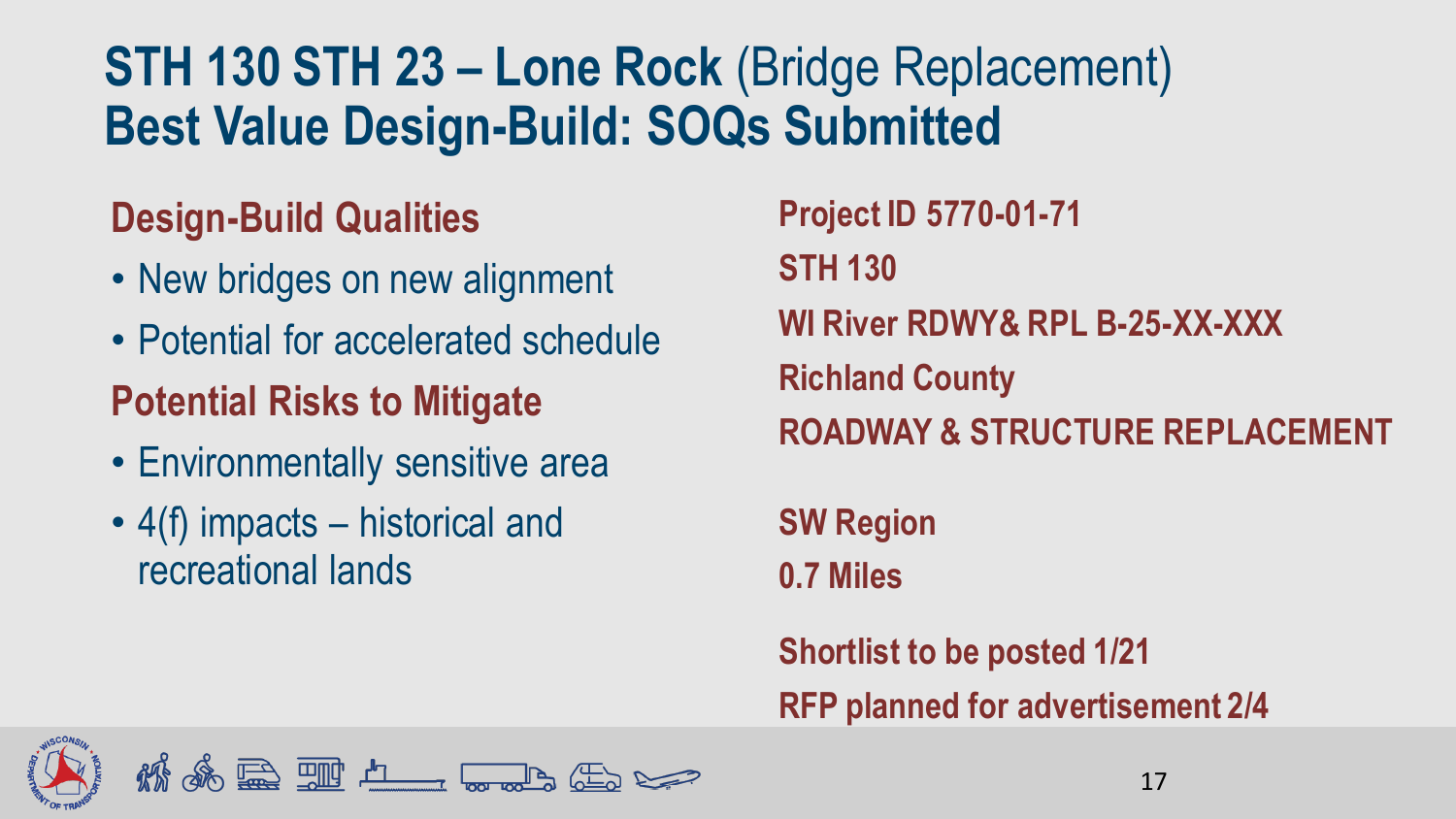### **STH 125 - IH 41 to Bluemound Dr.** (Bridge Replacement) **Best Value Design-Build: RFQ planned for February**

#### **Design-Build Qualities**

- Potential staging alternatives in high volume constricted area
- Bridge type design options including ABC
- Need for accelerated schedule for businesses/traffic

#### **Potential Risks to Mitigate**

- Stream crossing environmental risks
- Utility risks
- Requires coordination with nearby projects
- Staging concerns for business stakeholders



**Project ID 6526-00-71 STH 125 IH 41 to Bluemound Drive Outagamie County BRIDGE REPLACEMENT**

**NE Region**

**RFP planned for advertisement in April**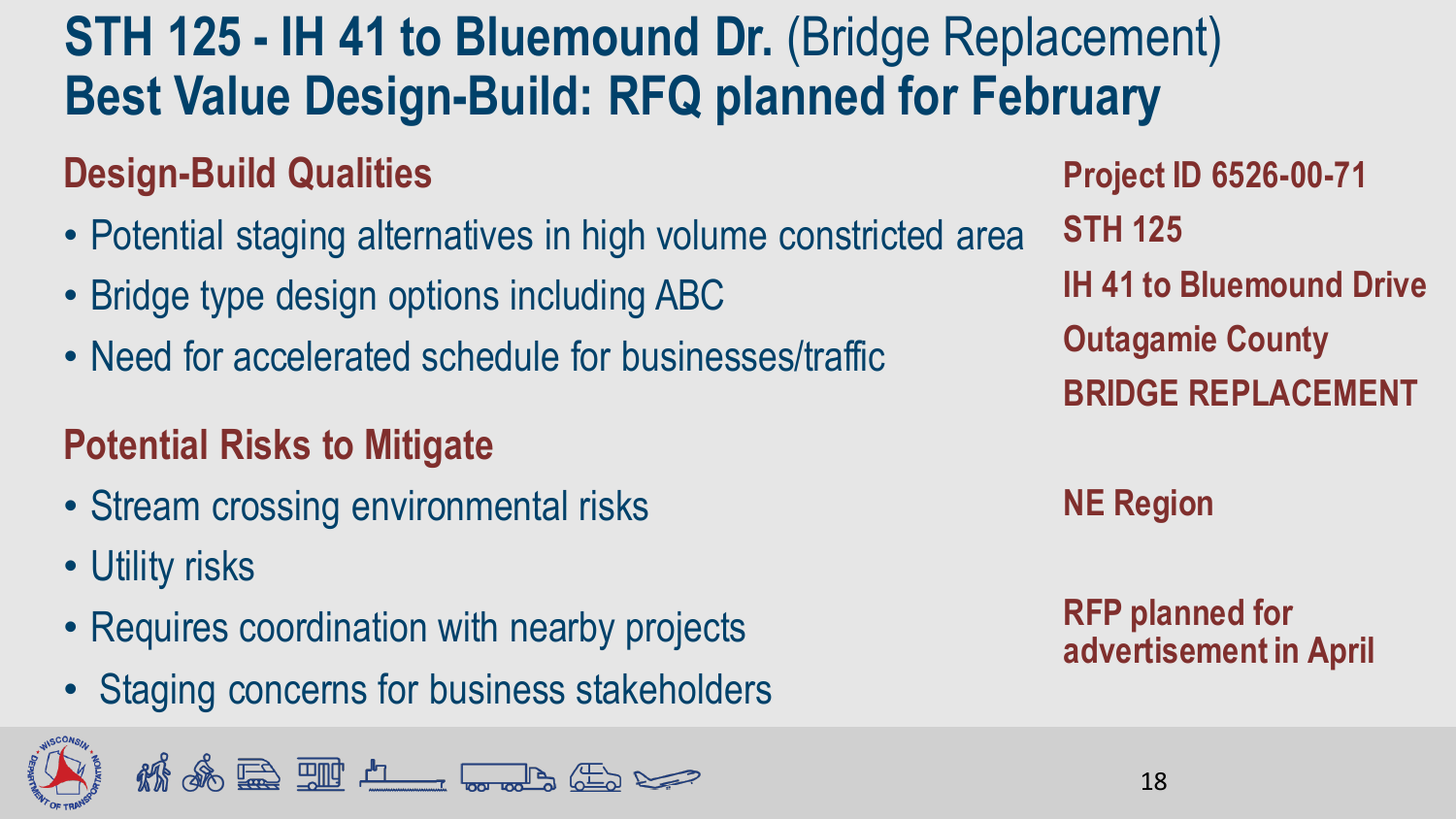# **Next Steps**

#### • STH 130

- Shortlist 1/21
- RFP Advertisement 2/4
- STH 125
	- RFQ anticipated Feb 2022
	- RFP anticipated April 2022
- UW-M Final Report anticipated Nov 2022
	- **Program effectiveness measures**

& RULL TO ALL

- **Project selection**
- Three more projects -TBD